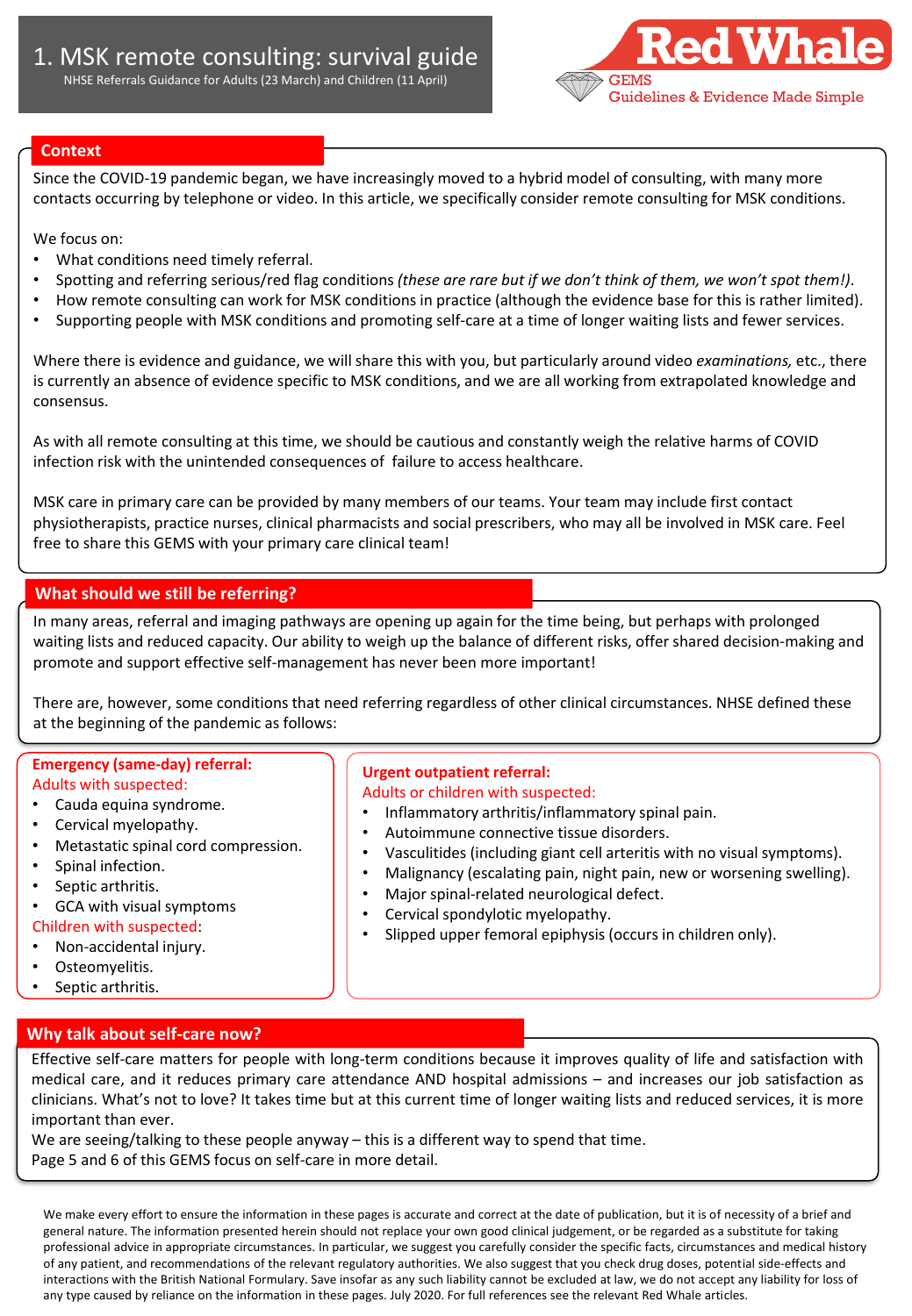# 2. Red flag MSK conditions: how to spot them and what to do

NHSE Referrals Guidance for Adults (23 March) and Children (11 April) and references in text GEMS



| <b>Condition</b>    | When to suspect and what to do!                                                                                                                                                                                                                                                       |  |  |
|---------------------|---------------------------------------------------------------------------------------------------------------------------------------------------------------------------------------------------------------------------------------------------------------------------------------|--|--|
| <b>Acute spinal</b> | The spinal cord itself is compressed, usually by trauma/cancer/abscess or haematoma. Can occur up to any                                                                                                                                                                              |  |  |
| cord                | level but remember that spinal cord ends at L1/2 (NEJM 2017; 376:1358) Consider if:                                                                                                                                                                                                   |  |  |
| compression         | Weakness<br>$\bullet$                                                                                                                                                                                                                                                                 |  |  |
|                     | Lower motor neurone pattern AT THE LEVEL of the lesion = EVERYTHING goes down (reduced tone,<br>down-going plantars, reduced/absent reflexes).                                                                                                                                        |  |  |
|                     | Upper motor neurone signs BELOW the level of the lesion = EVERYTHING goes up! (increased tone, up-                                                                                                                                                                                    |  |  |
|                     | going plantars, brisk reflexes).                                                                                                                                                                                                                                                      |  |  |
|                     | New-onset urinary incontinence or retention.                                                                                                                                                                                                                                          |  |  |
|                     | May have a sensory level BUT THIS IS A LATE SIGN - if you suspect and this is absent, still refer!                                                                                                                                                                                    |  |  |
|                     | Refer immediately for CT/MRI and neurosurgery assessment.                                                                                                                                                                                                                             |  |  |
| Cauda equina        | Same process as acute spinal cord compression but occurs in the cauda equina (usually below L1/L2).                                                                                                                                                                                   |  |  |
| syndrome            | Central disc prolapse is most common cause but can be trauma, cancer, abscess or haematoma. Look for:                                                                                                                                                                                 |  |  |
|                     | Weakness.                                                                                                                                                                                                                                                                             |  |  |
|                     | Lower motor neurone pattern = EVERYTHING goes down (reduced tone, down-going plantars,<br>reduced/absent reflexes).                                                                                                                                                                   |  |  |
|                     | Saddle anaesthesia/reduced anal tone.<br>$\bullet$                                                                                                                                                                                                                                    |  |  |
|                     | Refer immediately for CT/MRI and neurosurgery assessment.                                                                                                                                                                                                                             |  |  |
| Infection, e.g.     | Relatively uncommon. Consider in IVDU or long-term steroids/immunosuppression, history of TB or                                                                                                                                                                                       |  |  |
| discitis,           | children with an unexplained new limp. Note that osteomyelitis may be found in any bone and septic                                                                                                                                                                                    |  |  |
| osteomyelitis,      | arthritis in any joint. Consider in adults or children if:                                                                                                                                                                                                                            |  |  |
| septic arthritis    | $\bullet$<br>Fever/malaise/systemically unwell.                                                                                                                                                                                                                                       |  |  |
| or abscess          | Increasing and unremitting pain; may be aggravated by straining.                                                                                                                                                                                                                      |  |  |
|                     | May have tenderness over the vertebral body or affected bony area.                                                                                                                                                                                                                    |  |  |
|                     | Refer immediately to secondary care.                                                                                                                                                                                                                                                  |  |  |
| <b>Trauma</b>       | If you are asked to assess a patient with a history of traumatic back pain, we can use the NICE 2016 NG41<br>guidance to identify who needs urgent imaging and immobilisation; most of us will need to call the<br>paramedics to achieve this. NICE identifies high-risk features as: |  |  |
|                     | Age 65y or older and reporting thoracic/lumbosacral pain.                                                                                                                                                                                                                             |  |  |
|                     | High risk injury, e.g. fall from height >3m, high-speed or roll-over motor collision, ejection from a motor<br>vehicle, axial load injury, e.g. falling onto feet/buttocks, bicycle or horse-riding accidents.                                                                        |  |  |
|                     | Known or high risk of osteoporosis.                                                                                                                                                                                                                                                   |  |  |
|                     | Abnormal examination findings, e.g. neurological signs, new deformity or midline tenderness, spinal<br>pain on coughing.                                                                                                                                                              |  |  |
|                     | Pain or abnormal neurology when mobilising (stop mobilising immediately if this occurs!).<br>$\bullet$                                                                                                                                                                                |  |  |
|                     | Refer immediately via ambulance (for imaging) if any of these features are present. If you need to acutely                                                                                                                                                                            |  |  |
|                     | assess a cervical spine, NICE suggested using the Canadian C-Spine rules (link in resources).                                                                                                                                                                                         |  |  |
| Acute limp in       | A new, unexplained acute limp in a child needs careful consideration. Possible explanations include serious                                                                                                                                                                           |  |  |
| children            | causes such as septic arthritis, non-accidental injury, slipped upper femoral epiphysis (SUFE), Perthe's<br>disease, or more benign causes including transient synovitis (BMJ 2010;341:c4250).                                                                                        |  |  |
|                     | Children with an acute unexplained limp who are any of:                                                                                                                                                                                                                               |  |  |
|                     | Aged <3y.                                                                                                                                                                                                                                                                             |  |  |
|                     | Unable to weight-bear.                                                                                                                                                                                                                                                                |  |  |
|                     | Febrile or systemically unwell.                                                                                                                                                                                                                                                       |  |  |
|                     | Aged >9y reporting hip pain or restricted hip movement (to rule out SUFE).                                                                                                                                                                                                            |  |  |
|                     | Refer for same-day assessment in secondary care.                                                                                                                                                                                                                                      |  |  |
|                     | For a child aged 3y to 9y who is well, afebrile, mobile but limping for less than 48h, a short period of                                                                                                                                                                              |  |  |
|                     | observation is reasonable because transient synovitis is most common in this age group. We should:<br>Reassess after 48h - if symptoms are resolving, a diagnosis of transient synovitis can be made without                                                                          |  |  |
|                     | further investigation.                                                                                                                                                                                                                                                                |  |  |
|                     | Safety-net carefully: if symptoms worsen or the child develops fever or systemic symptoms, urgent<br>$\bullet$<br>reassessment is required.                                                                                                                                           |  |  |
|                     | If the symptoms worsen or fail to resolve after 7d, start investigations.                                                                                                                                                                                                             |  |  |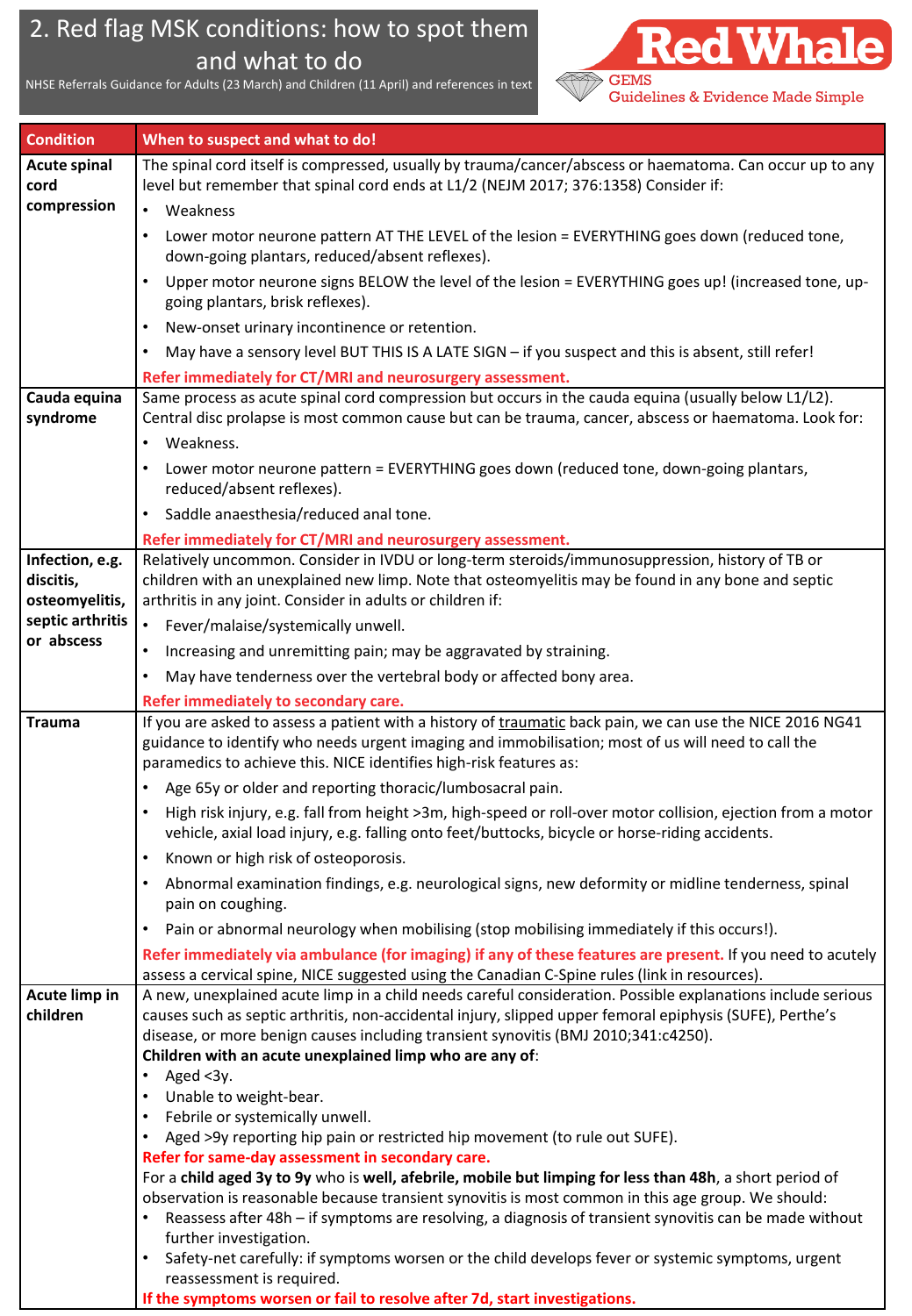# 3. Red flag MSK conditions: how to spot them and what to do

NHSE Referrals Guidance for Adults (23 March) and Children (11 April) and references in text



| <b>Condition</b>                      | When to suspect and what to do!                                                                                                                                                                                 |                           |                             |  |  |
|---------------------------------------|-----------------------------------------------------------------------------------------------------------------------------------------------------------------------------------------------------------------|---------------------------|-----------------------------|--|--|
| <b>Suspected</b>                      | Consider the diagnosis based on the history:                                                                                                                                                                    |                           |                             |  |  |
| inflammatory                          | Joint pains and synovitis.                                                                                                                                                                                      |                           |                             |  |  |
| arthritis or acute<br>rheumatological | Early morning stiffness lasting >30 minutes and relieved by exercise.<br>$\bullet$                                                                                                                              |                           |                             |  |  |
| condition                             | Fatigue and systemic upset.                                                                                                                                                                                     |                           |                             |  |  |
|                                       | In the presence of a good history, remember that up to 35% may have NORMAL CRP and ESR, and 30%<br>will have normal anti-CCP/RhF - this should not put us off referring. Refer urgently to secondary care.      |                           |                             |  |  |
| <b>Giant cell</b>                     | Consider if age > 50y and (BMJ 2019;365:11964) :                                                                                                                                                                |                           |                             |  |  |
| arteritis                             | Age at onset >50y.                                                                                                                                                                                              |                           |                             |  |  |
|                                       | New-onset headache (usually temporal but can be parietal or occipital).                                                                                                                                         |                           |                             |  |  |
|                                       | High ESR (>50mm/h).<br>Abnormal temporal artery on palpation.                                                                                                                                                   |                           |                             |  |  |
|                                       | (Changes consistent with GCA on biopsy - not useful in primary care!).                                                                                                                                          |                           |                             |  |  |
|                                       | If 3 out of 5 are present, sensitivity is 93% and specificity 91%. Other features may include visual                                                                                                            |                           |                             |  |  |
|                                       | disturbance/diplopia, scalp tenderness when brushing hair, pain in jaw on chewing or proximal muscle                                                                                                            |                           |                             |  |  |
|                                       | pain/stiffness (may suggest co-existing polymyalgia rheumatica).                                                                                                                                                |                           |                             |  |  |
|                                       | If typical history and visual disturbance present, needs same-day referral and ophthalmology<br>assessment.                                                                                                     |                           |                             |  |  |
|                                       | If no visual disturbance, commence high-dose steroids in primary care and refer urgently to                                                                                                                     |                           |                             |  |  |
|                                       | outpatients for confirmation of diagnosis (may want to discuss with secondary care at this time).                                                                                                               |                           |                             |  |  |
|                                       | (See GPCPD>>>Musculoskeletal Medicine>>>Giant cell arteritis)                                                                                                                                                   |                           |                             |  |  |
| Inflammatory                          | Suspect inflammatory back pain in people with low back pain lasting more than 3m, starting before the                                                                                                           |                           |                             |  |  |
| back pain: axial<br>spondyloarthritis | age of 45y AND with 4 or more of these criteria (NICE 2017; NG65):                                                                                                                                              |                           |                             |  |  |
|                                       | Onset before age 35y.<br>$\bullet$                                                                                                                                                                              |                           |                             |  |  |
|                                       | Waking in the second half of the night with symptoms.                                                                                                                                                           |                           |                             |  |  |
|                                       | Buttock pain.<br>$\bullet$                                                                                                                                                                                      |                           |                             |  |  |
|                                       | Improvement with movement.                                                                                                                                                                                      |                           |                             |  |  |
|                                       | Improvement within 48h of taking NSAIDs.<br>$\bullet$                                                                                                                                                           |                           |                             |  |  |
|                                       | First-degree relative with spondyloarthritis.                                                                                                                                                                   |                           |                             |  |  |
|                                       | Current or past enthesitis.<br>$\bullet$                                                                                                                                                                        |                           |                             |  |  |
|                                       | Current or past psoriasis.                                                                                                                                                                                      |                           |                             |  |  |
|                                       | If 4 or more criteria present, refer to rheumatology (no further testing required).                                                                                                                             |                           |                             |  |  |
|                                       | If 3 criteria are present, do an HLA-B27 test and refer to rheumatology if positive.                                                                                                                            |                           |                             |  |  |
|                                       | If fewer than 3 of these criteria are met, advise patients to re-present if they have new symptoms,<br>particularly if they have a past or current history of inflammatory bowel disease, psoriasis or uveitis. |                           |                             |  |  |
| Safeguarding                          | Any suspicion of non-accidental injury should be treated as at any other time, and be assessed and<br>investigated urgently.                                                                                    |                           |                             |  |  |
| Sarcoma (bone                         | <b>Clinical scenario</b>                                                                                                                                                                                        | <b>Adults</b>             | Children                    |  |  |
| and soft tissue)                      |                                                                                                                                                                                                                 |                           |                             |  |  |
| <b>NICE NG12 2015</b>                 | Unexplained bone swelling/pain                                                                                                                                                                                  | Urgent x-ray within 48h   | Urgent x-ray within 48h     |  |  |
|                                       | Unexplained soft tissue lump that is<br>enlarging                                                                                                                                                               | Urgent USS within 2 weeks | Urgent USS within 48h       |  |  |
|                                       | X-ray suggestive of bone sarcoma or<br>USS suggestive of soft tissue sarcoma                                                                                                                                    | Refer on 2ww              | Refer to be seen within 48h |  |  |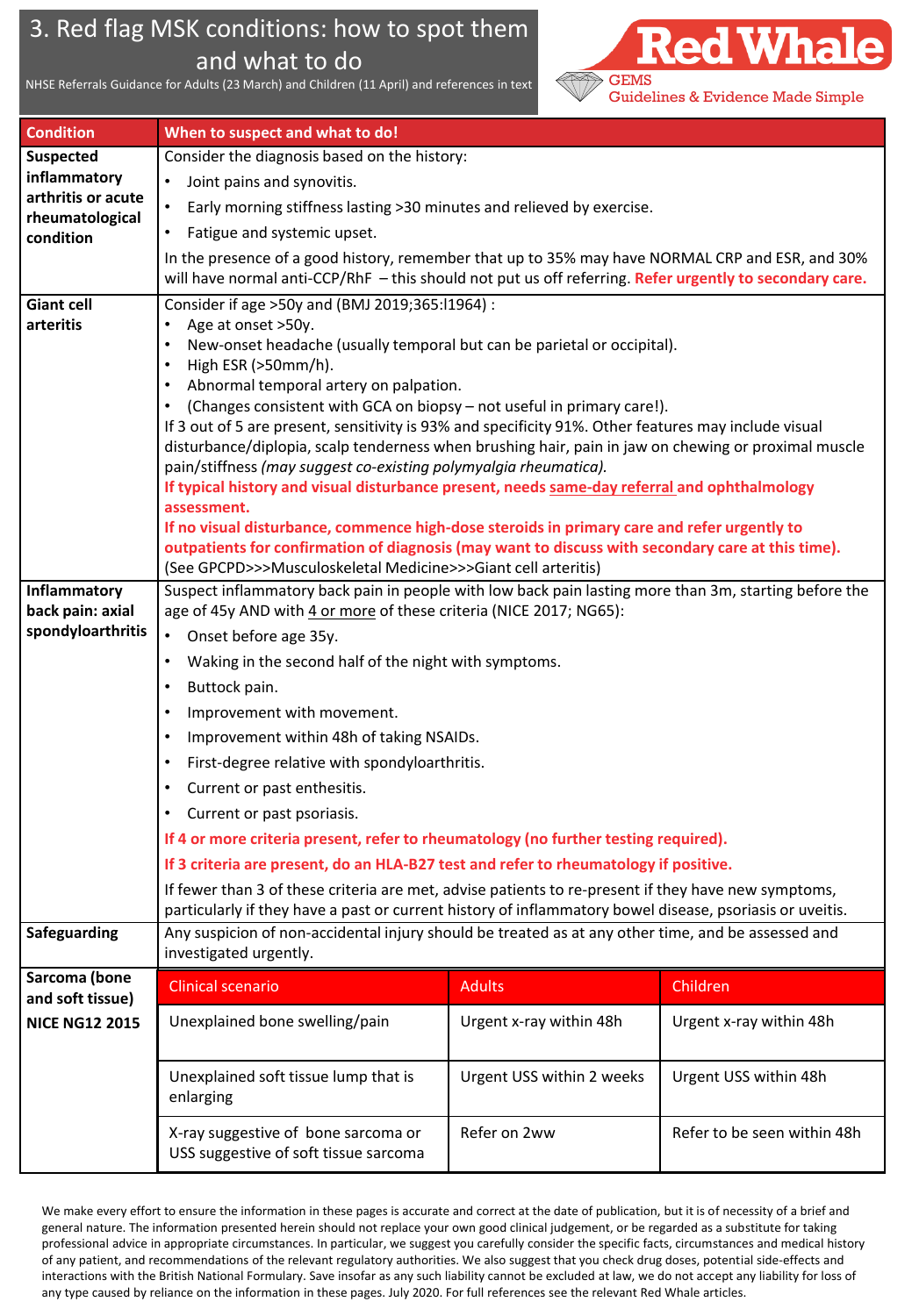## 4. Remote assessment of MSK conditions

*Video consultations: a guide for practice by Prof Trisha Greenhalgh, web-based learning resources by Dr Hussain Gandhi (Dr Gandalf of eGPlearning)* GEMS



#### **What can be assessed remotely… and what can't?**

#### **General remote consulting:**

- There is a large body of evidence that video and telephone consulting are broadly safe and acceptable for low-risk patients, particularly those with long-term conditions.
- There is very limited research on their use in an acute epidemic setting or in primary care (this is absence of evidence rather than evidence of absence).
- In order to be effective, it is important to have good, dependable technical connections. If these are not achievable, video offers no benefit over telephone consulting. Major breakdowns in technology disrupt the quality of the remote consultation.

#### **MSK remote consulting in primary care:**

Again, there is an absence of evidence focused specifically on the safety, efficacy and acceptability of assessment of MSK conditions in primary care by GPs. A systematic review tells us that *physiotherapists* (J Telemed Telecare 2017; (Epub) DOI: 1357633X16642369):

- Can make a reasonable assessment of range of motion, pain, strength, balance, gait and functional assessment using video conferencing.
- Find it is more difficult to assess lumbar spine posture and scars, and do orthopaedic 'special tests' and neurodynamic tests, e.g. slump test/straight leg raising.
- Think' 'telerehabilitation' (video physiotherapy) is feasible but large studies looking at cost-effectiveness and patient experience still need to be done.

So, with some creativity and good communication, we probably can undertake many aspects of our usual examination (particularly the 'look' and 'move' aspects) using video technology, and still ensure that people with MSK conditions feel they have had a full assessment.

*As a team, we think that follow-up consultations for osteoarthritis, non-specific low back pain and chronic pain conditions, including fibromyalgia, can mostly be managed well remotely.*

Here are a few tips to remember:

| Lighting           | Make sure lighting is good on you AND on the patient: this makes a huge difference.              |  |  |
|--------------------|--------------------------------------------------------------------------------------------------|--|--|
| Privacy            | Is now a good time to video consult or not, e.g. are they at work?                               |  |  |
|                    | Check if they comfortable to do what you are asking them to do?                                  |  |  |
|                    | If another family member is there and offers to help, ensure the patient consents to this!       |  |  |
| Camera position    | Could the patient prop the phone up somewhere to get a better view/camera position?              |  |  |
|                    | Could someone else hold the phone for them (with consent)?                                       |  |  |
|                    | On smart phones, the camera on the BACK of the phone is often better than the front of the phone |  |  |
|                    | but requires a helper.                                                                           |  |  |
|                    | Also ensure that if you are demonstrating movements, the patient can adequately see you!         |  |  |
| Take your time $-$ | Ensure you have allowed yourself time. A remote examination will take longer than face to face.  |  |  |
| it takes longer!   | (Explain the examination, demonstrate what to do and then guide the patient through!)            |  |  |
|                    |                                                                                                  |  |  |

#### **Who** *should* **we see face to face?**

This is not a simple question to answer, and the threshold for face-to-face consultations will vary at different times during the pandemic and in different areas depending on local set up. Key considerations are:

*Can I assess whether this patient is sick or well and make a next step plan without seeing them? Can I provide adequate safety-netting? Can I start to engage them with self-management, if appropriate? Would a face-to-face examination change my management?* 

Patients who probably need seeing are:

- Patients with potential high-risk conditions who are likely to need physical examination *where this may change your management,* e.g. some of the red flag conditions mentioned in the first section of the article that require a full neurological examination.
- Patients who cannot use or do not have the technology to participate. Examples may include patients with dementia, some learning disabilities, homelessness, some mental health problems and those without smart devices.
- Some deaf or hard-of-hearing patients may find it difficult to participate (video may be better than phone for lip reading or to use chat function).
- **Children and young people –** need to consider if you are hearing 'the voice of the child' or whether there is more deferral to adults. Also need to consider whether potential safeguarding issues may make a face-to-face consultation more appropriate.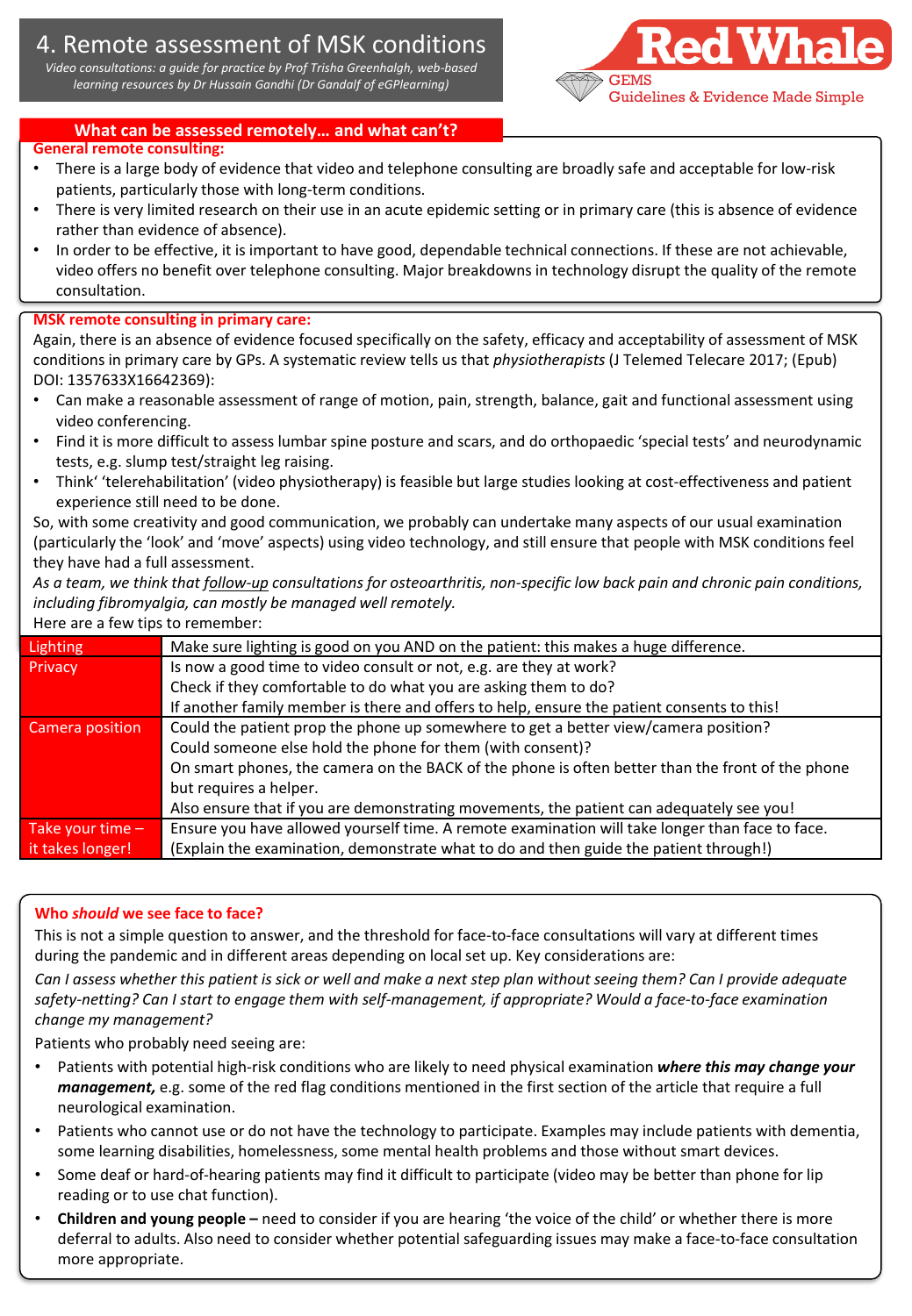## 5. Promoting and supporting self-management

An introduction to living well with pain (Dr Frances Cole, Robinson, 2017), Promoting optimal self-care: consultation techniques that improve quality of life for patients and clinicians (NHS publications 2005)



### **Starting or changing the conversation about self-management in those without any red flags**

These questions may be useful to open a conversation about self-management. Word of caution: if this is your first time meeting a patient with a long-term condition, e.g. persistent pain, it will be useful to spend some time hearing their 'pain story' first. You may find this resource helpful: <https://livewellwithpain.co.uk/resources/shifting-the-conversation/>

- *What matters most to you at this current time?*
- *What support do you need?*
- *Would it be helpful if I talked to you about how lifestyle changes could make a difference to your symptoms?*
- *What changes, if any, are you ready to make? What is the smallest step you could take towards your goal?*
- *We've talked about some things you could do that may help your symptoms. Which, if any of those, sound interesting to you?*
- *Have you ever done anything before that has improved your symptoms/helped your pain/got you more active/helped your sleep? (delete as appropriate)*
- *How have you felt in your mood/mental health over the past few weeks? How are those feelings affecting your dayto-day life?*

In asking these questions, we are trying to assess readiness to actively participate in self-care (*sometimes called selfefficacy or activation*). There are tools to measure this that are used in pain clinics, etc., but, in practice, in primary care we are more likely to make a mental assessment that people may fall into one of three categories:



| Some strategies to build 'activation' or readiness for self-management |                                                                                                                                                                                                                                                        |                                                                                                                                                                                                                                                                                                                                                                                     |  |  |
|------------------------------------------------------------------------|--------------------------------------------------------------------------------------------------------------------------------------------------------------------------------------------------------------------------------------------------------|-------------------------------------------------------------------------------------------------------------------------------------------------------------------------------------------------------------------------------------------------------------------------------------------------------------------------------------------------------------------------------------|--|--|
|                                                                        | <b>Barriers</b>                                                                                                                                                                                                                                        | <b>Possible solutions</b>                                                                                                                                                                                                                                                                                                                                                           |  |  |
| <b>Not READY?</b>                                                      | A belief that 'medicine' has more to offer, e.g.:                                                                                                                                                                                                      | Summarise what has been done so far and what it means.<br>٠                                                                                                                                                                                                                                                                                                                         |  |  |
|                                                                        | Tests.<br>٠                                                                                                                                                                                                                                            | Offer clear explanations of what is and is not possible.<br>$\bullet$                                                                                                                                                                                                                                                                                                               |  |  |
|                                                                        | Treatments.                                                                                                                                                                                                                                            | Challenge beliefs and expectations.<br>٠                                                                                                                                                                                                                                                                                                                                            |  |  |
|                                                                        | A belief that symptoms are the body's way of<br>telling us to avoid activity.                                                                                                                                                                          | Use helpful and informative explanations of conditions rather<br>٠<br>than pathological explanations.                                                                                                                                                                                                                                                                               |  |  |
| <b>Not</b><br><b>WILLING?</b>                                          | There may not be sufficient discrepancy between<br>what is happening at the moment and what this<br>particular individual wishes was happening in<br>terms of their values and personal situation.<br>There may be collusion or value in occupying the | $\bullet$<br>Try exploring this and extrapolating to the future: "Is life just<br>as you would like it or are their things you would like to<br>change?"<br>Try facilitating a discussion that imagines different futures.<br>٠<br>Gentle confrontation may be needed.<br>٠                                                                                                         |  |  |
| <b>Not ABLE?</b>                                                       | sick role.<br>Lack of 'general efficacy', i.e. a belief that change<br>won't help or make a difference.<br>Lack of 'self-efficacy' or self-belief/confidence.                                                                                          | This involves sharing knowledge and information about why<br>$\bullet$<br>change will help in their specific situation.<br>Try considering other times where they have been successful<br>in achieving goals.<br>Break the goals down into small, manageable tasks: "What is<br>$\bullet$<br>the smallest thing you can do to get you a little nearer to<br>where you want to be?". |  |  |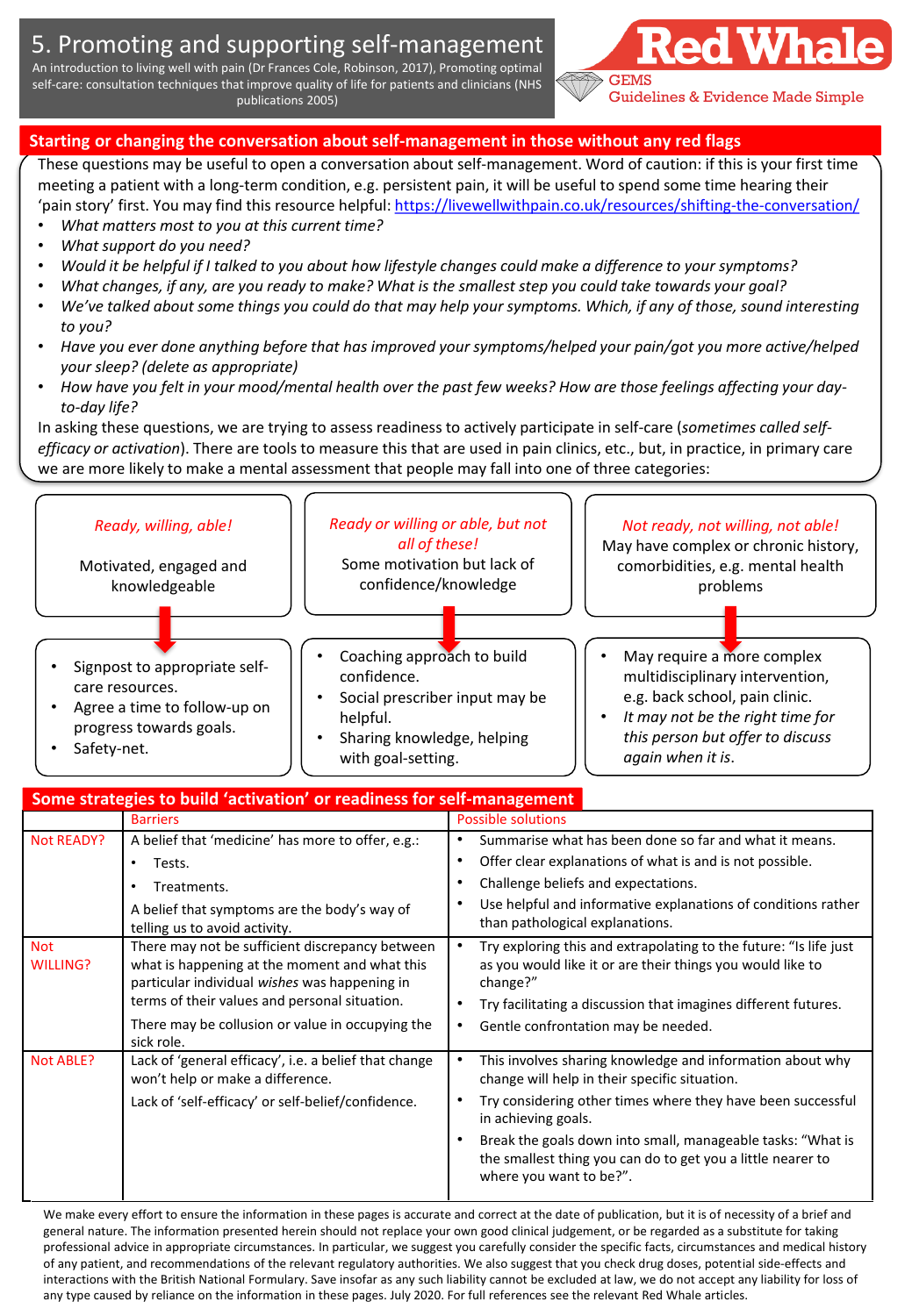## 6. Promoting and supporting self-management

An introduction to living well with pain (Dr Frances Cole, Robinson, 2017), Promoting optimal self-care: consultation techniques that improve quality of life for patients and clinicians (NHS publications 2005)



#### **Self-care: where to start?**

Ideas, suggestions and goals made *by the person with the long-term condition* are much more likely to be effective than things we 'tell them to do' or our 'advice'.

You may find these resources from Live Well With Pain helpful to support idea generation (they are available as a PDF along with a guide to each of the 10 footsteps):

<https://livewellwithpain.co.uk/wp-content/uploads/10-footsteps-v2.pdf>

You can ask people to identify their main concerns in the 'pain cycle' and then explore which of the behaviours from the 'self-care cycle' they are ready to explore. We identify useful resources to support these steps on the next page.